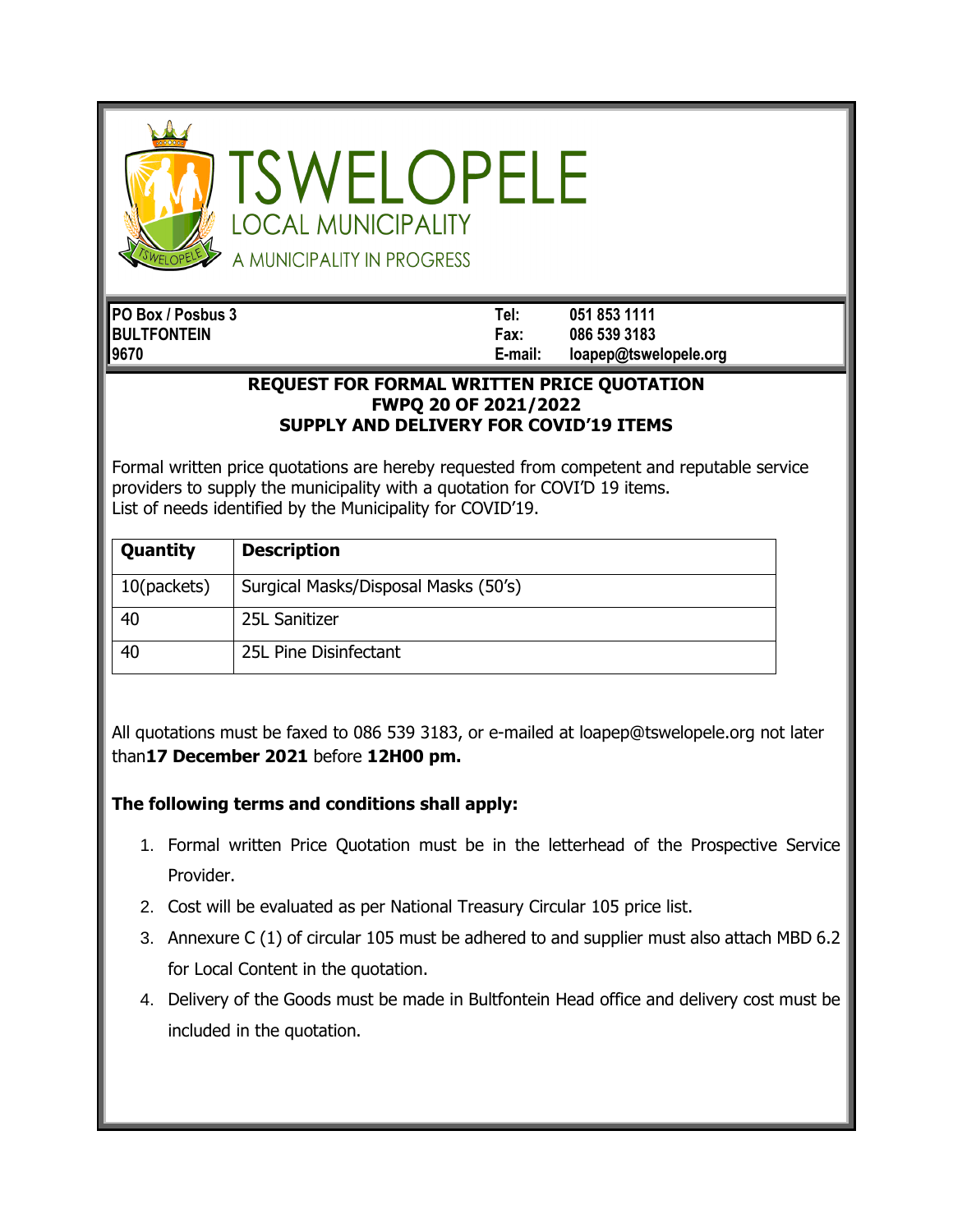- 5. Formal written price quotations will be evaluated in terms of the preferential Procurement Policy Framework Act using (80/20). Allocation will be 80 preference points for price and 20 preference Points for B-BBEE.
- 6. The Relevant MBD 4 forms **must** be completed and submitted with the quotation No which can be downloaded from the municipality's website www. tswelopele.gov.za and it is compulsory.
- 7. Bidders **must** submit a Valid Tax Clearance Certificate or SARS Pin, no Quotation may be awarded to any tenderer/bidder whose tax matters have not been declared by SARS to be in order.
- 8. Bidders are required to, together with their quotations submit a copy of a valid **B-BBEE certificate** to substantiate their B-BBEE rating claims. Exempted Micro Enterprise must submit a certificate issued by registered auditors or accounting officers with a practice number.
- 9. Suppliers should be registered with Centralised Suppliers Database with National treasury, Please provide the MAAA Number for the SCM unit to be able to very your details with each and every request for quotation.
- 10. Prospective suppliers should also note that verification with SARS for tax status, CIPRO for registration of the business and DTI for verification of the Chartered accountant/auditor for BBBEE will be done with each and every quotation requested/received.
- 11. Prices on quotations must be valid for 30 (thirty) days from the closing date.
- 12. No Payment will be made (in Full of Partially) prior to Delivery of such Goods and the municipality has up to 30 days to settle the account after receiving the relevant invoice / statement from the Service Provider / Suppliers.
- 13. Bidders who did not quote on all items that are requested expose their quotation to rejection as it affects the comparison of prices thereon.
- 14. Non-adherence to any of the conditions may lead to your quotation not to be considered.
- 15. Council reserves the right to not make an appointment on an advertised request for quotation.

All SCM enquires to be directed to **Ms. Puseletso Loape** at 051 853 1111